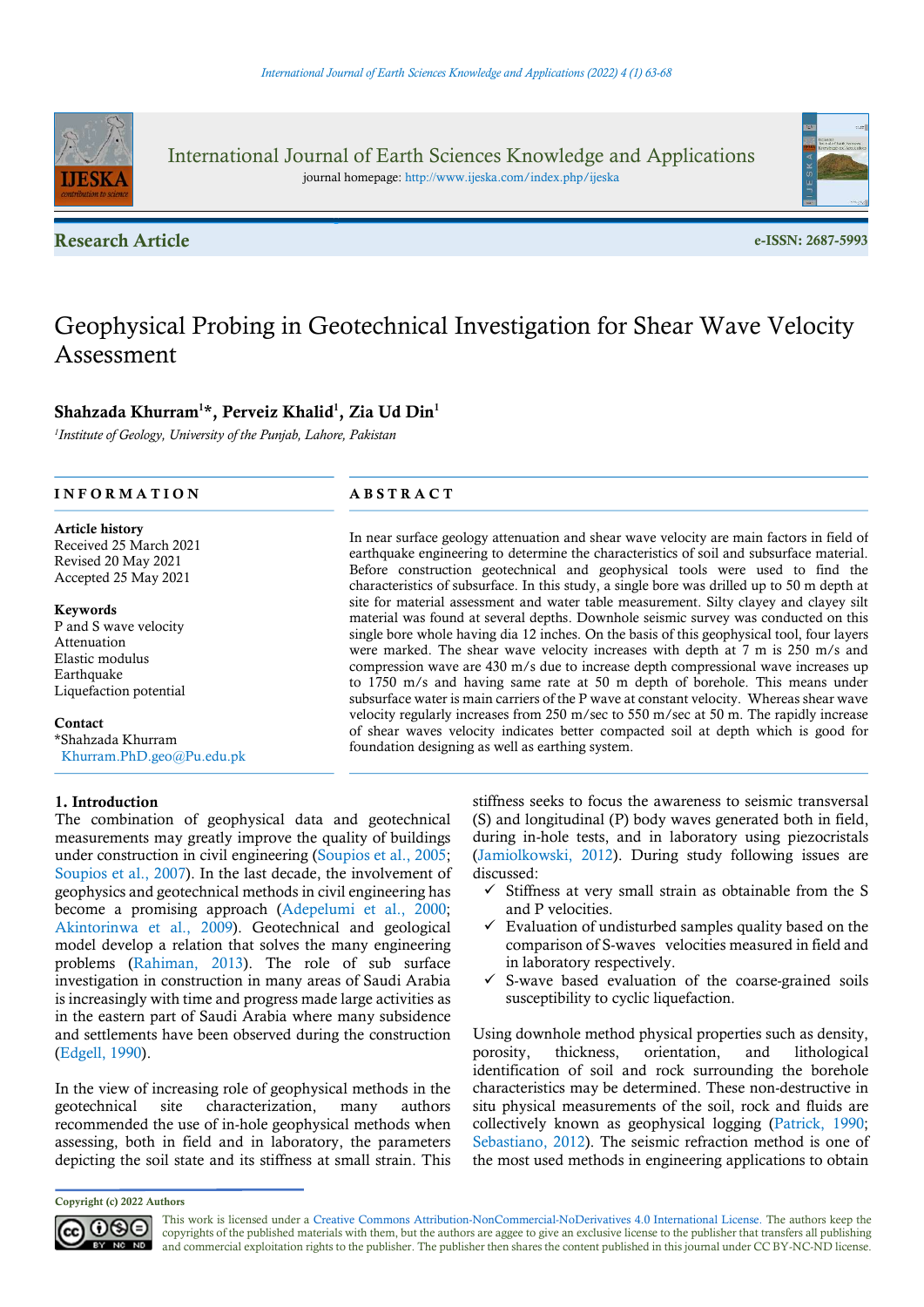the elastic properties of subsurface layers (Grant et al., 1965). The evolution of a simplified procedure for evaluating the liquefaction potential of sand deposits using data obtained from standard penetration tests is reviewed (Seed et al., 1983; Olorunfemi and Meshida, 1987).

Down hole seismic survey is very low priced, easily transported and simple procedure for any site. The downhole seismic survey has one borehole to proceed the whole experiment. Seismic source will be used as energy generator to produce the seismic waves (P waves and S waves) from a

fixed distance on the flat surface of the borehole. A single clamp triaxial geophone slowly goes down in the hole. All the waves of first arrival measured and examine with the equal interval by a sting attached geophones. After combining the arrival time of both P and S waves to find the travel time versus depth curves for single hole. This is also useful for determine the velocities and the elastic moduli of the different stratification. Near surface velocity depth function graph can be determined easily by shear wave assessment utilizing the seismic downhole seismic survey. (Hunter et al., 2002).



Fig. 1. Cross sectional view of downhole seismic survey and experimental procedure (Geo-vision geophysical services)

Downhole seismic velocity logging is a very useful method for measuring seismic wave velocity. This method has been used more than 50 years ago. Seismic downhole survey based on a surface source to spawn P-waves and S-waves that travel down through the soil or rock layers where they are measured and recorded by a sensor which is protected in a borehole shown in Fig 1. Travel time is measured using a trigger at the surface and a digital seismograph recording as an output.

P-wave energy is normally provided by a hammer and plate or weight drop similar to shallow seismic reflection and refraction profiling surveys. Polarized S-waves are generated using a shear wave hammer. This comprises two hammers connected to either end of a plank that is held to the ground using a vehicle or heavy weight. Collecting both positive and negative polarized (so called A and B). For S-waves two separate hammers used which enables the S-wave arrivals on the receiver shot records to be distinguished from those of Pwaves and coherent noise (Oyedele et al., 2011).

In engineering seismology downhole seismic for shear wave velocity and attenuation in near surface assessment of material is direct estimation of material analysis (Parolai et al., 2010). For dynamic soil-structure interaction problems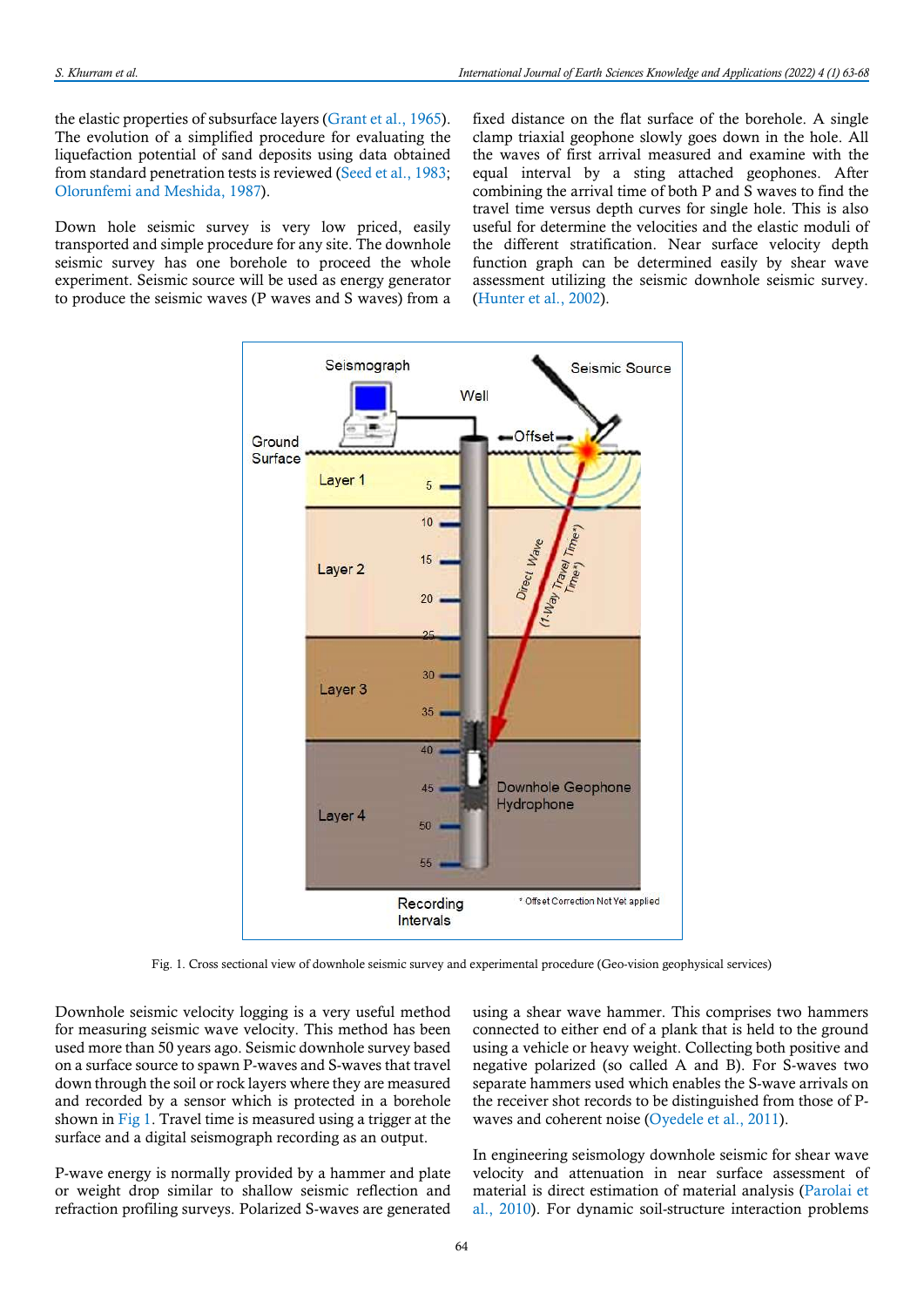involving large strains, such as earthquake shaking, lowamplitude dynamic properties form the starting points in these analyses as well as giving valuable reference levels. Low-amplitude shear modules are obtained at a site by performing field and/or laboratory measurements to obtain profiles of shear wave velocity. Shear modulus is then calculated for each material once the in-situ density has been determined using the formula in Eq. 1.

$$
V_s = \sqrt{\frac{G}{\rho}}\tag{1}
$$

where;  $\rho$  is density of the soil, Vs is shear wave velocity and G is shear modulus, respectively.

Shear wave velocities are obtained in the field by performing seismic tests such as cross hole and down hole surveys. Shear wave velocities and shear moduli are also obtained in the laboratory by performing dynamic tests such as resonant column, cyclic simple shear, cyclic triaxial shear and cyclic torsional shear. However, the most representative values of low-amplitude dynamic properties are obtained with in-situ tests. Compressional wave velocities are also obtained by these surveys from which other elastic moduli are also obtained. This research will enable us to prevent the assets and lives from natural hazards or disasters. The purpose of this research is to evaluate the subsurface material and fault detection as well as any seismic activity in this vicinity through geotechnical and geophysical techniques.



Fig. 2. Schematic diagram for downhole seismic survey

#### 2. Method

The standard SPT test ASTM 1586 (2011) was used for drilling the bore hole at depth of 50 m. Make profile and mark the water table. The site area is underlain by alluvial deposits consisting mainly of fine to medium grained material deposited. The surface material is stiff clayey silt. In the borehole (BH-01) drilled at the site, stiff clayey silt was encounter up to about 11m depth. From 11 to 14 m depth,

medium dense silt sand is present. Below 14 m depth, dense to very dense fine sand was encountered up to 50 m which is the maximum depth of the borehole. Water table was encountered at a depth of about 4.4 m below natural ground level. Seismic waves velocities are calculated from the corresponding travel times once the travel distance has been determined. Schematic diagram of downhole seismic survey is shown in Fig. 2.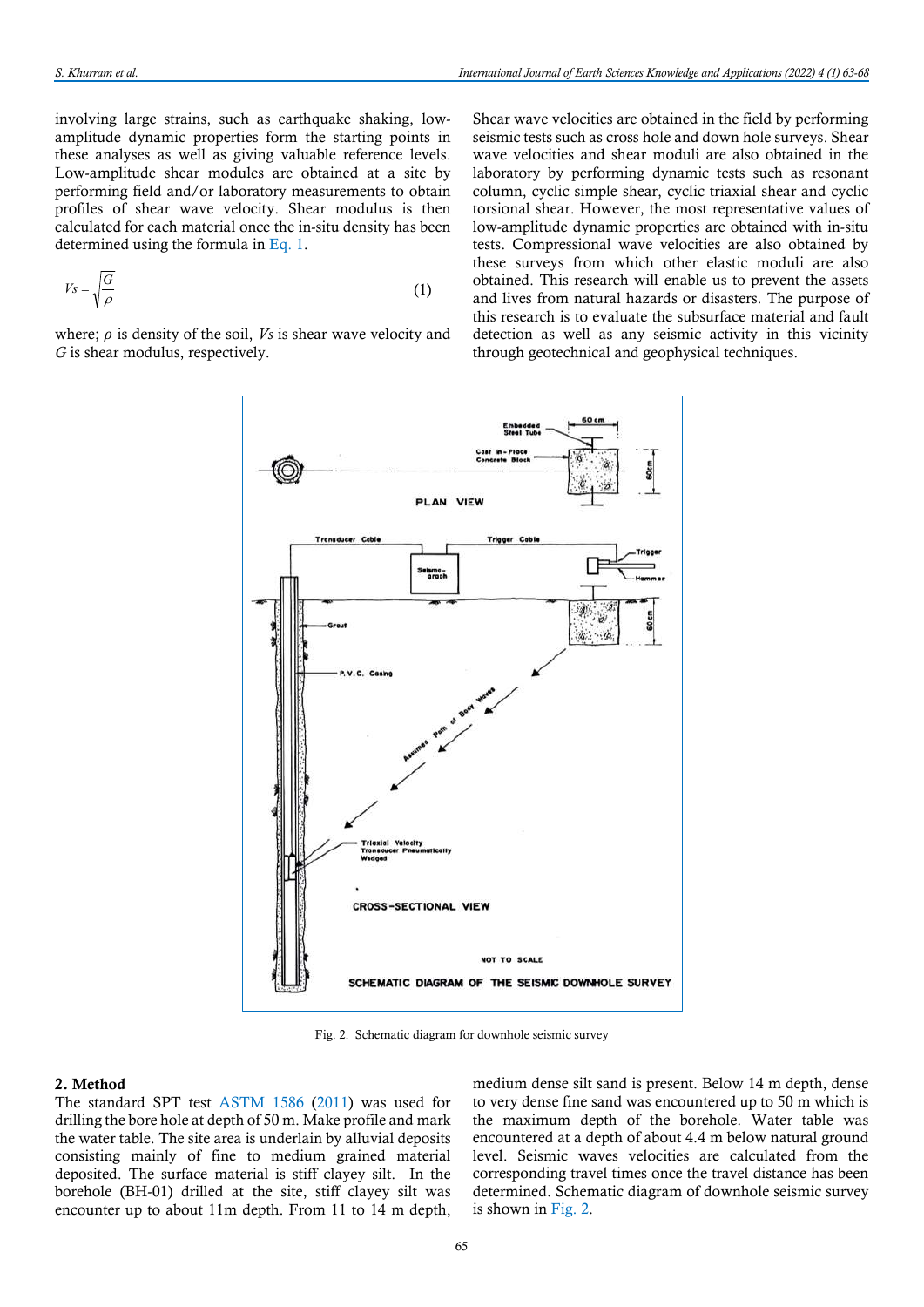There several techniques to explore subsurface material but in geophysical exploration seismic downhole survey is one of the main nondestructive testing NDT in which easily explore the subsurface material in the form sound waves (Abomohanran, 2013).



Fig. 3a. Typical seismic record 15-m depth



Fig. 3b. Typical seismic record 20-m depth



Fig. 3c. Seismic record 30-m depth



Fig. 3d. Seismic record 20-m depth

#### 2.1. Equipment

For downhole seismic survey in accordance with (ASTM 7400, 2011) The seismic waves were recorded on a 24 channel signal enhancement seismograph geode of Geometrics USA. A specially designed borehole triaxial geophone with electric clamping device developed by Geo stuff USA was placed in the borehole. A concrete block with angular steel rods was used as seismic wave source for generation of shear and compression waves. The compression and shear waves were generated by striking the concrete block with a sledgehammer. A triggering device was attached to the sledgehammer to trigger the seismograph on the generation of the seismic waves. A 12-volt battery was used to power the seismograph. The controller of the Geo stuff borehole geophone is powered with an internal 24-volt battery.

In order to determine the shear wave and compressional wave velocities of the subsurface material at proposed site, downhole seismic survey was performed at site. For borehole one (BH 01) was drilled up to 50 m and three inches' diameter PVC casing was installed in the borehole. The annular space between the borehole and PVC casing was grouted with cement bentonite slurry. As the source was at a horizontal distance of 5.0 m away from the borehole, the arrival times of compression (P) and shear (S) waves represents the travel time along the slant path between the source and the geophone.

At each depth of testing, two records of compression and polarized shear waves were obtained on the signal enhancement seismograph. During the down hole survey, accuracy of the seismograph and triggering system was also monitored. The arrival time of compression and shear waves noted from the seismic record for each depth of testing. Typical seismic record at different depth showing arrival of Compression (P) and shear (S) waves is presented in Fig.  $3a$ -3d with distance.

#### 3. Results and Discussion

The compression waves were generated by striking the hammer on top of the concrete block. The shear waves were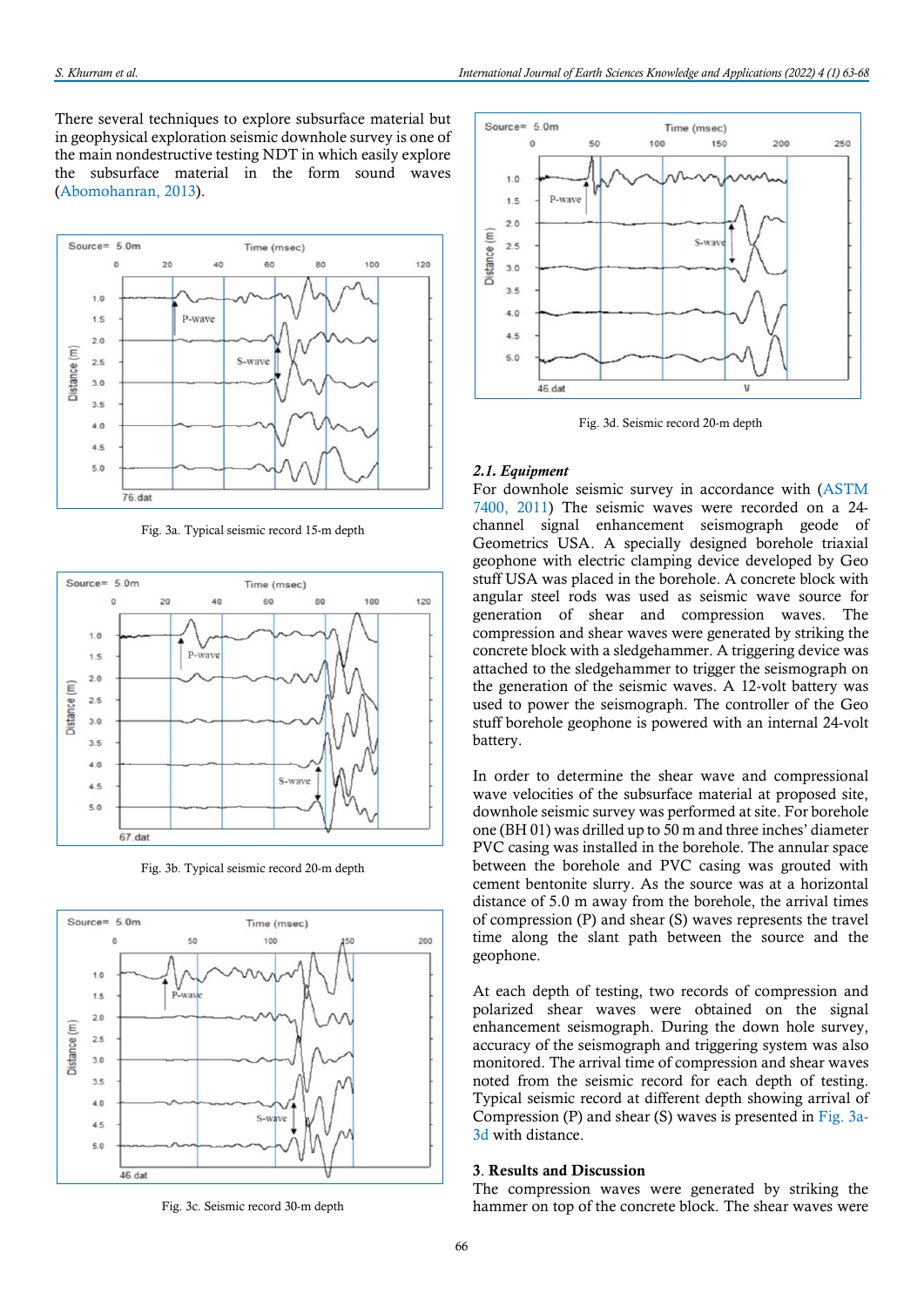generated by striking the hammer on the sides of the steel rods embedded at an angle in the concrete block. In order to recognize the arrival of shear waves on the horizontal geophones, polarity reversal method was used. For this, hammer was struck on one side of the steel rod and shear waves were recorded and then hammer was struck on the steel rod on opposite side so that the polarity reversal of the shear wave was recorded which helped in the recognition of arrival of shear waves. Compression wave arrival was recorded by the vertical geophone. The arrival time of P and S waves are given in Table 1. The corrected P and S waves arrival is mentioned in the table after applied the correction on the recorded times to convert the slant path time to vertical path times (Fig. 4).

Table 1. Arrival time of P and S wave with their corrected time arrival

| Depth                   | <b>Arrival Time (msec)</b> |             | Arrival Time (msec) |                    |
|-------------------------|----------------------------|-------------|---------------------|--------------------|
| (m)                     | P Direct                   | P Corrected | <b>S</b> Direct     | <b>S</b> Corrected |
| $\mathbf{1}$            | 16.4                       | 3.22        | 25.6                | 5.02               |
| $\overline{c}$          | 17.6                       | 6.54        | 21.9                | 8.13               |
| $\overline{\mathbf{3}}$ | 16.5                       | 8.49        | 23.8                | 12.24              |
| $\overline{4}$          | 16.5                       | 10.31       | 26                  | 16.24              |
| 5                       | 17.8                       | 12.59       | 28                  | 19.80              |
| 6                       | 18                         | 13.83       | 30.5                | 23.43              |
| $\overline{7}$          | 19.4                       | 15.79       | 35                  | 28.48              |
| 8                       | 17.9                       | 15.18       | 38.1                | 32.31              |
| 9                       | 18.3                       | 16.00       | 41.4                | 36.19              |
| 10                      | 18.7                       | 16.73       | 43.2                | 38.64              |
| 11                      | 18.9                       | 17.21       | 45.7                | 41.60              |
| 12                      | 19.3                       | 17.82       | 50.3                | 46.43              |
| 13                      | 20                         | 18.67       | 53.6                | 50.03              |
| 14                      | 20.4                       | 19.21       | 57.8                | 54.43              |
| 15                      | 20.9                       | 19.83       | 60.8                | 57.68              |
| 16                      | 21.7                       | 20.71       | 62.8                | 59.94              |
| 17                      | 22.4                       | 21.49       | 66                  | 63.32              |
| $18\,$                  | 22.7                       | 21.87       | 70.5                | 67.93              |
| 19                      | 23.3                       | 22.53       | 74.1                | 71.66              |
| 20                      | 23.9                       | 23.19       | 76.9                | 74.60              |
| 21                      | 24.3                       | 23.64       | 81.1                | 78.89              |
| 22                      | 25                         | 24.38       | 84.6                | 82.50              |
| 23                      | 25.3                       | 24.72       | 88                  | 85.99              |
| 24                      | 25.3                       | 24.77       | 91.5                | 89.58              |
| 25                      | 26.3                       | 25.79       | 94.3                | 92.47              |
| 26                      | 27.4                       | 26.91       | 98.5                | 96.73              |
| 27                      | 27.8                       | 27.34       | 102.2               | 100.49             |
| 28                      | 28                         | 27.56       | 105.5               | 103.86             |
| 29                      | 28.7                       | 28.28       | 108.4               | 106.82             |
| 30                      | 29.8                       | 29.39       | 112                 | 110.48             |
| 31                      | 30.5                       | 30.11       | 115.2               | 113.73             |
| 32                      | 30.9                       | 30.53       | 118.8               | 117.38             |
| 33                      | 31.6                       | 31.24       | 122.1               | 120.72             |
| 34                      | 31.8                       | 31.46       | 125.5               | 124.16             |
| 35                      | 32.6                       | 32.27       | 129                 | 127.70             |
| 36                      | 34                         | 33.68       | 132.2               | 130.94             |
| 37                      | 34.2                       | 33.89       | 135.6               | 134.38             |
| 38                      | 35.2                       | 34.90       | 138.5               | 137.32             |
| 39                      | 35.2                       | 34.91       | 141.7               | 140.55             |
| 40                      | 35.6                       | 35.33       | 144.3               | 143.19             |
| 41                      | 36.1                       | 35.83       | 146.7               | 145.62             |
| 42                      | 36.9                       | 36.64       | 149.7               | 148.65             |
| 43                      | 37.5                       | 37.25       | 152.6               | 151.58             |
| 44                      | 38.1                       | 37.86       | 155.1               | 154.11             |
| 45                      | 37                         | 36.77       | 158.5               | 157.53             |
| 46                      | 37.1                       | 36.88       | 161.6               | 160.65             |
| 47                      | 38.8                       | 38.58       | 163                 | 162.09             |
| 48                      | 39.4                       | 39.19       | 166.1               | 165.21             |
| 49                      | 40.1                       | 39.89       | 167                 | 166.14             |
| 50                      | 40.6                       | 40.40       | 169.4               | 168.56             |



Fig. 4. Plot corrected arrival time

Four velocity layers were obtained in which the shear wave velocities increase with depth. The top layer representing the near-surface soil having low shear wave velocity of 250 m/sec which extends up to about 7 m depth. Below 7 m depth soil having higher seismic wave velocity is present which extends up to 34 m depth. The shear wave velocity at depth from 7 m to 34 m was measured 280 m/sec. From 34 m to 46 m, shear wave velocity was 370 m/sec below 46 m depth, 550 m/sec shear wave velocity was encountered.

The change of velocity represents the better compaction and lithification of soil with depth. The material up to about 7 m depth shows compression wave velocity of 430 m/sec. Below this, the soil shows compression wave velocity of 1750 m/sec which indicates that water becomes the main carrier of compression waves in sandy soils below water table. The compression and shear wave velocity profile obtained for BH-01 is given in Table 2.

Table 2. Velocity of the seismic waves with respect to depth from borehole 1

| Lithology                | Compressional wave<br>velocity (m/sec) | <b>Shear wave</b><br>velocity (m/sec) |
|--------------------------|----------------------------------------|---------------------------------------|
| Top soil up to 7 m depth | 430                                    | 250                                   |
| Soil from 7-34 m depth   | 1750                                   | 280                                   |
| Soil from 34-46 m depth  | 1750                                   | 370                                   |
| Soil from 46-50 m depth  | 1750                                   | 550                                   |

#### 4. Conclusions

During investigation, the subsurface was explored to a maximum depth of 50 m below the existing ground surface. Various soil layers were encountered at site below the existing surface which described in bore hole logs. Four velocity layers were obtained in which the shear wave velocities increase with depth. The top layer representing the near-surface soil having low shear wave velocity of 250 m/sec which extends up to about 7 m depth. Below 7 m depth soil having higher seismic wave velocity is present which extends up to 34 m. From 7 m to 34 m, the subsurface material shows shear wave velocity of 280 m/sec. From 34 m to 46 m, the subsurface material shows shear wave velocity